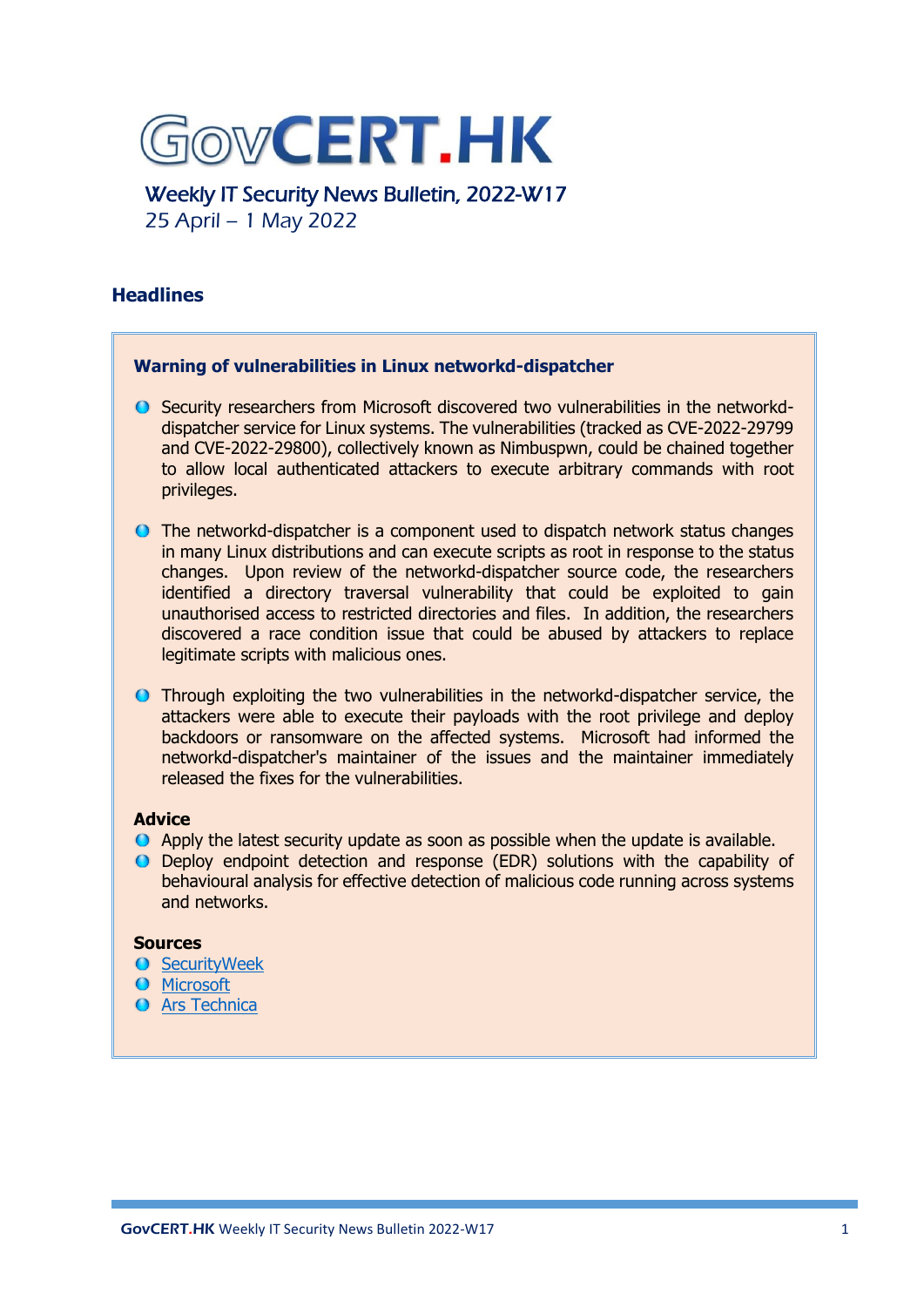#### **Refusing to pay ransomware demand**

- A security firm published an annual ransomware report highlighting an upward trend in ransom payments demanded by attackers based on a survey of 5,600 organisations across different sectors. The report also revealed that two-third of respondents suffered from ransomware attacks in 2021, indicating that ransomware still continued to be one of the common threats.
- In 2021, the average ransom paid by organisations were around US\$812,000, which increased nearly fivefold compared with 2020. According to the security firm, almost half (46%) of the victims paid a ransom while only 4% of them were able to restore all of the encrypted data after paying the ransom.
- While some organisations considered paying the ransom to obtain the decryption key as a faster solution to return to normal operations after a ransomware attack, the survey result showed that paying a ransom does not guarantee the recovery of data and may increase the chance of being targeted again. Conducting regular backups of data and implementing proper security hardening would be the better solutions to protect systems against ransomware attacks.

# **Advice**

- $\bullet$  Stay vigilant of the latest ransomware threats and derive recovery plans to mitigate ransomware risks.
- Conduct regular backup of data and systems, test the backups routinely and keep offline backups.
- Educate users on ransomware threats through security awareness training.

# **Sources**

- **O** [Sophos](https://www.sophos.com/en-us/press-office/press-releases/2022/04/ransomware-hit-66-percent-of-organizations-surveyed-for-sophos-annual-state-of-ransomware-2022)
- **O** Dark [Reading](https://www.darkreading.com/attacks-breaches/ransomware-crisis-deepens-data-recovery-stalls)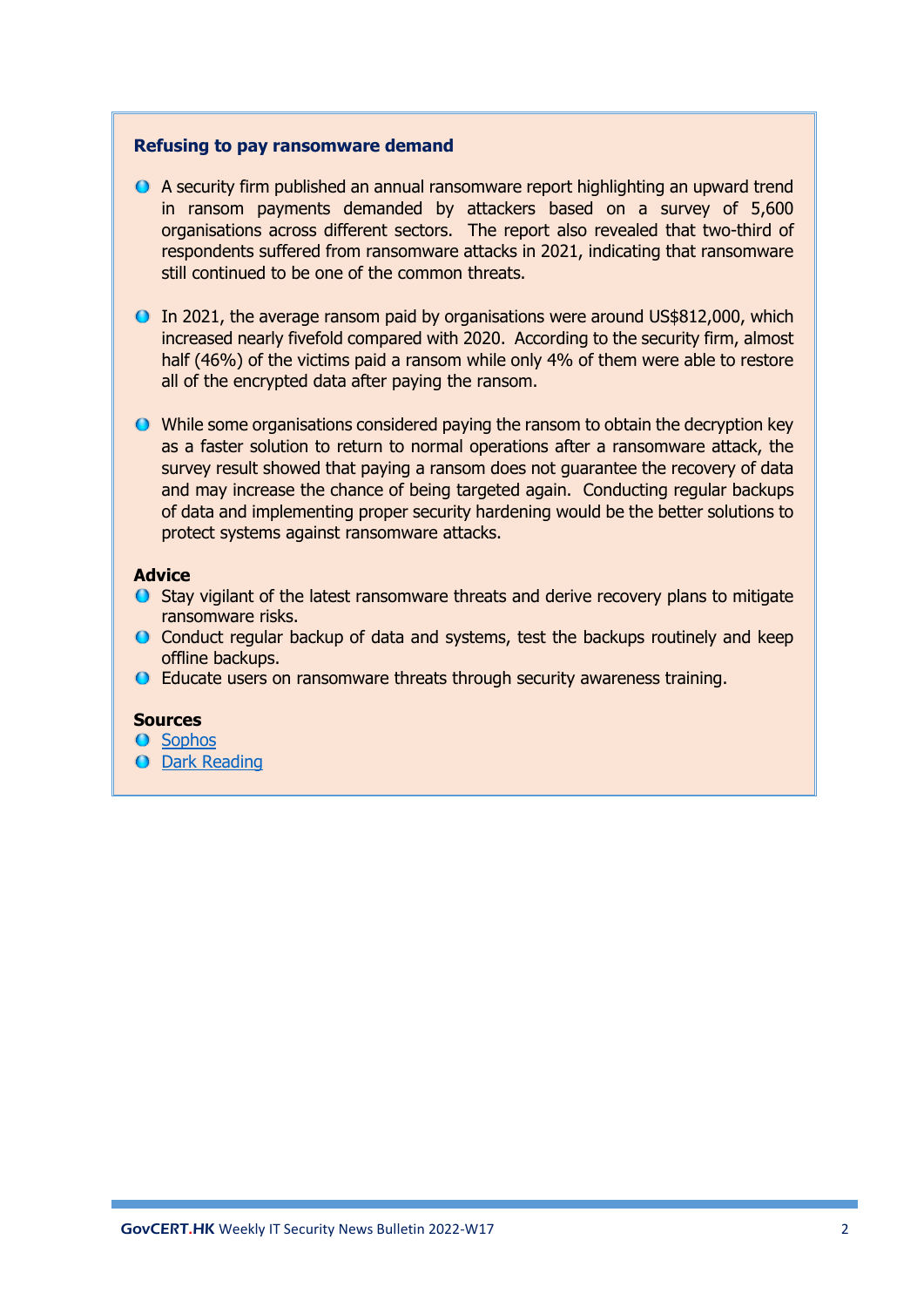# **Product Vulnerability Notes & Security Updates**

#### **1. Debian**

<https://www.debian.org/security/2022/dsa-5124> <https://www.debian.org/security/2022/dsa-5125>

## **2. F5 Products**

<https://support.f5.com/csp/article/K51975973> <https://support.f5.com/csp/article/K53648360>

#### **3. Hitachi Energy System Data Manager**

<https://us-cert.cisa.gov/ics/advisories/icsa-22-116-01>

#### **4. Huawei Products**

<https://www.huawei.com/en/psirt/security-advisories/huawei-sa-20220427-01-e9a493e2-en>

#### **5. IBM Products**

<https://www.ibm.com/support/pages/node/6575535> <https://www.ibm.com/support/pages/node/6575539> <https://www.ibm.com/support/pages/node/6575541> <https://www.ibm.com/support/pages/node/6575543> <https://www.ibm.com/support/pages/node/6575545> <https://www.ibm.com/support/pages/node/6575551> <https://www.ibm.com/support/pages/node/6575559> <https://www.ibm.com/support/pages/node/6575567> <https://www.ibm.com/support/pages/node/6575577> <https://www.ibm.com/support/pages/node/6575589> <https://www.ibm.com/support/pages/node/6575599> <https://www.ibm.com/support/pages/node/6575611>

#### **6. Johnson Controls Metasys**

<https://us-cert.cisa.gov/ics/advisories/icsa-22-118-01>

# **7. openSUSE**

[https://lists.opensuse.org/archives/list/security](https://lists.opensuse.org/archives/list/security-announce@lists.opensuse.org/thread/2FTD5LDTBCU5ZUYR3FGZ66MQG2JNI4ED/)[announce@lists.opensuse.org/thread/2FTD5LDTBCU5ZUYR3FGZ66MQG2JNI4ED/](https://lists.opensuse.org/archives/list/security-announce@lists.opensuse.org/thread/2FTD5LDTBCU5ZUYR3FGZ66MQG2JNI4ED/) [https://lists.opensuse.org/archives/list/security](https://lists.opensuse.org/archives/list/security-announce@lists.opensuse.org/thread/3CCOVXHDVS7YA5QUUIFXTDYNR5EEIDAO/)[announce@lists.opensuse.org/thread/3CCOVXHDVS7YA5QUUIFXTDYNR5EEIDAO/](https://lists.opensuse.org/archives/list/security-announce@lists.opensuse.org/thread/3CCOVXHDVS7YA5QUUIFXTDYNR5EEIDAO/) [https://lists.opensuse.org/archives/list/security](https://lists.opensuse.org/archives/list/security-announce@lists.opensuse.org/thread/4PMS2K6P4NJETZQA4LRNOCXXKHTI7ZE5/)[announce@lists.opensuse.org/thread/4PMS2K6P4NJETZQA4LRNOCXXKHTI7ZE5/](https://lists.opensuse.org/archives/list/security-announce@lists.opensuse.org/thread/4PMS2K6P4NJETZQA4LRNOCXXKHTI7ZE5/) [https://lists.opensuse.org/archives/list/security](https://lists.opensuse.org/archives/list/security-announce@lists.opensuse.org/thread/6F72F4XQADWZ2XEWVPBHNKW46B6FKIXL/)[announce@lists.opensuse.org/thread/6F72F4XQADWZ2XEWVPBHNKW46B6FKIXL/](https://lists.opensuse.org/archives/list/security-announce@lists.opensuse.org/thread/6F72F4XQADWZ2XEWVPBHNKW46B6FKIXL/) [https://lists.opensuse.org/archives/list/security](https://lists.opensuse.org/archives/list/security-announce@lists.opensuse.org/thread/COAZMKGIFFK6JHHLFRHHTVMQ4HK5XI73/)[announce@lists.opensuse.org/thread/COAZMKGIFFK6JHHLFRHHTVMQ4HK5XI73/](https://lists.opensuse.org/archives/list/security-announce@lists.opensuse.org/thread/COAZMKGIFFK6JHHLFRHHTVMQ4HK5XI73/)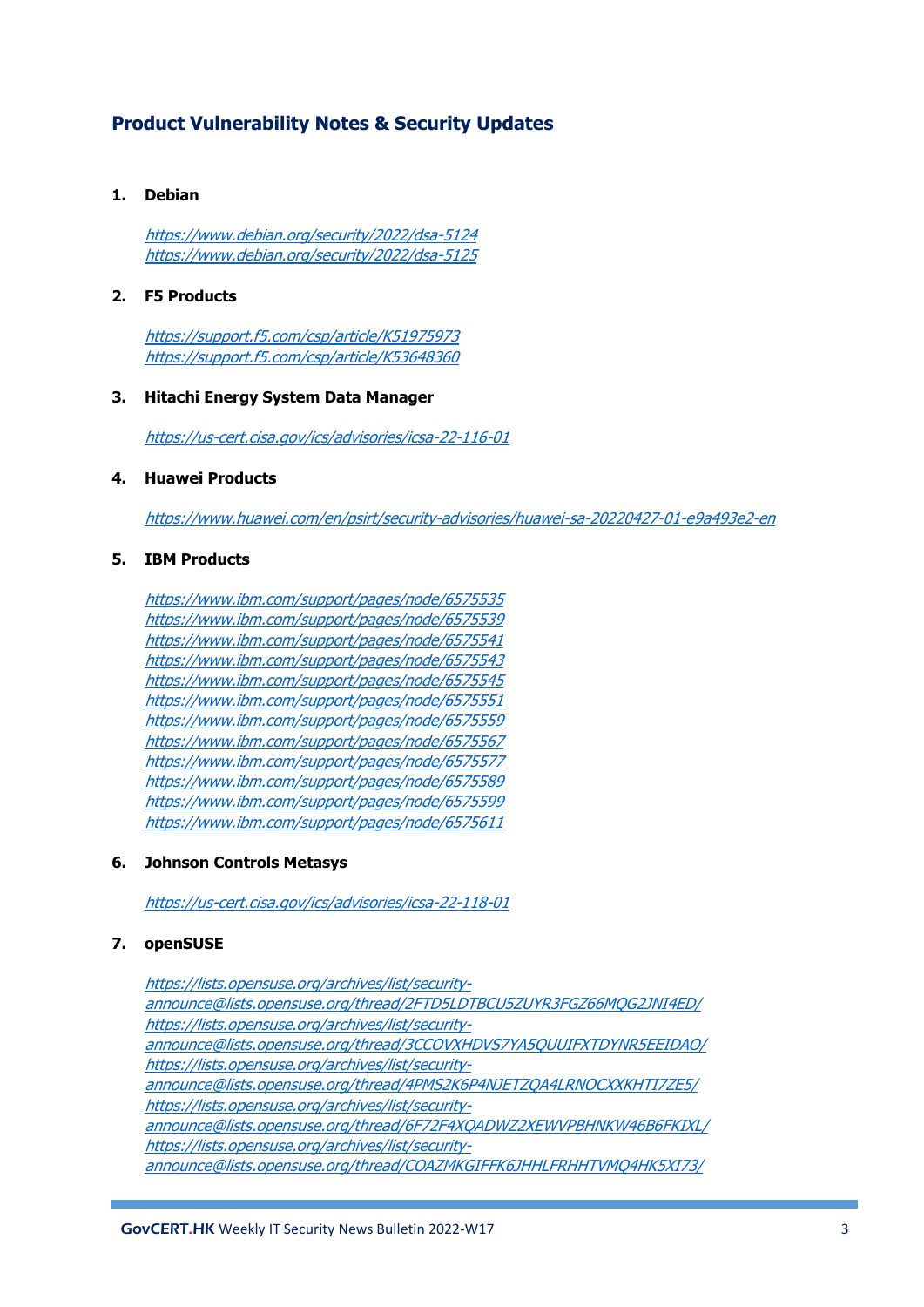[https://lists.opensuse.org/archives/list/security](https://lists.opensuse.org/archives/list/security-announce@lists.opensuse.org/thread/DCH7WCUVWWLVX6ITJIZWAVCPF7EKZ2D6/)[announce@lists.opensuse.org/thread/DCH7WCUVWWLVX6ITJIZWAVCPF7EKZ2D6/](https://lists.opensuse.org/archives/list/security-announce@lists.opensuse.org/thread/DCH7WCUVWWLVX6ITJIZWAVCPF7EKZ2D6/) [https://lists.opensuse.org/archives/list/security](https://lists.opensuse.org/archives/list/security-announce@lists.opensuse.org/thread/DR7ZSOKFQZ5EIKQHLZ37AMGVPDGDIJ5W/)[announce@lists.opensuse.org/thread/DR7ZSOKFQZ5EIKQHLZ37AMGVPDGDIJ5W/](https://lists.opensuse.org/archives/list/security-announce@lists.opensuse.org/thread/DR7ZSOKFQZ5EIKQHLZ37AMGVPDGDIJ5W/) [https://lists.opensuse.org/archives/list/security](https://lists.opensuse.org/archives/list/security-announce@lists.opensuse.org/thread/ESPDBLVWSZSR5FGSXSIJXGNV5FP6I3Z5/)[announce@lists.opensuse.org/thread/ESPDBLVWSZSR5FGSXSIJXGNV5FP6I3Z5/](https://lists.opensuse.org/archives/list/security-announce@lists.opensuse.org/thread/ESPDBLVWSZSR5FGSXSIJXGNV5FP6I3Z5/) [https://lists.opensuse.org/archives/list/security](https://lists.opensuse.org/archives/list/security-announce@lists.opensuse.org/thread/FFGYE7EA6IGB2VAFI7DSL2I7IZA2KXCO/)[announce@lists.opensuse.org/thread/FFGYE7EA6IGB2VAFI7DSL2I7IZA2KXCO/](https://lists.opensuse.org/archives/list/security-announce@lists.opensuse.org/thread/FFGYE7EA6IGB2VAFI7DSL2I7IZA2KXCO/) [https://lists.opensuse.org/archives/list/security](https://lists.opensuse.org/archives/list/security-announce@lists.opensuse.org/thread/H4M2ANEJKWG5JH6ZBPU35FCN5CXKBGAP/)[announce@lists.opensuse.org/thread/H4M2ANEJKWG5JH6ZBPU35FCN5CXKBGAP/](https://lists.opensuse.org/archives/list/security-announce@lists.opensuse.org/thread/H4M2ANEJKWG5JH6ZBPU35FCN5CXKBGAP/) [https://lists.opensuse.org/archives/list/security](https://lists.opensuse.org/archives/list/security-announce@lists.opensuse.org/thread/L42LORYEBVO26VQBBKI66KR7JJD4LX62/)[announce@lists.opensuse.org/thread/L42LORYEBVO26VQBBKI66KR7JJD4LX62/](https://lists.opensuse.org/archives/list/security-announce@lists.opensuse.org/thread/L42LORYEBVO26VQBBKI66KR7JJD4LX62/) [https://lists.opensuse.org/archives/list/security](https://lists.opensuse.org/archives/list/security-announce@lists.opensuse.org/thread/OXY7DJ3ZRXW5ELKGQV46EF2S2IYSY5P7/)[announce@lists.opensuse.org/thread/OXY7DJ3ZRXW5ELKGQV46EF2S2IYSY5P7/](https://lists.opensuse.org/archives/list/security-announce@lists.opensuse.org/thread/OXY7DJ3ZRXW5ELKGQV46EF2S2IYSY5P7/) [https://lists.opensuse.org/archives/list/security](https://lists.opensuse.org/archives/list/security-announce@lists.opensuse.org/thread/QMGM2N6RR7GOZR7OP37QJTCTTLTTIWUN/)[announce@lists.opensuse.org/thread/QMGM2N6RR7GOZR7OP37QJTCTTLTTIWUN/](https://lists.opensuse.org/archives/list/security-announce@lists.opensuse.org/thread/QMGM2N6RR7GOZR7OP37QJTCTTLTTIWUN/) [https://lists.opensuse.org/archives/list/security](https://lists.opensuse.org/archives/list/security-announce@lists.opensuse.org/thread/URPSCIIV7ZGEE2LEPVY4Z625INVH7XVQ/)[announce@lists.opensuse.org/thread/URPSCIIV7ZGEE2LEPVY4Z625INVH7XVQ/](https://lists.opensuse.org/archives/list/security-announce@lists.opensuse.org/thread/URPSCIIV7ZGEE2LEPVY4Z625INVH7XVQ/) [https://lists.opensuse.org/archives/list/security](https://lists.opensuse.org/archives/list/security-announce@lists.opensuse.org/thread/UZKD5U7JDRKQQSTHBB3DHEGKKC7A3UQU/)[announce@lists.opensuse.org/thread/UZKD5U7JDRKQQSTHBB3DHEGKKC7A3UQU/](https://lists.opensuse.org/archives/list/security-announce@lists.opensuse.org/thread/UZKD5U7JDRKQQSTHBB3DHEGKKC7A3UQU/) [https://lists.opensuse.org/archives/list/security](https://lists.opensuse.org/archives/list/security-announce@lists.opensuse.org/thread/WDTPE3OWW3XCVF6LBCYZ3YYVTQER23IK/)[announce@lists.opensuse.org/thread/WDTPE3OWW3XCVF6LBCYZ3YYVTQER23IK/](https://lists.opensuse.org/archives/list/security-announce@lists.opensuse.org/thread/WDTPE3OWW3XCVF6LBCYZ3YYVTQER23IK/) [https://lists.opensuse.org/archives/list/security](https://lists.opensuse.org/archives/list/security-announce@lists.opensuse.org/thread/WQT22OV7HHVKNPMZMCT3YW4SACMP6NMZ/)[announce@lists.opensuse.org/thread/WQT22OV7HHVKNPMZMCT3YW4SACMP6NMZ/](https://lists.opensuse.org/archives/list/security-announce@lists.opensuse.org/thread/WQT22OV7HHVKNPMZMCT3YW4SACMP6NMZ/) [https://lists.opensuse.org/archives/list/security](https://lists.opensuse.org/archives/list/security-announce@lists.opensuse.org/thread/XB7C5ORXK2GBCI6U44YZK35SFTMPSGTI/)[announce@lists.opensuse.org/thread/XB7C5ORXK2GBCI6U44YZK35SFTMPSGTI/](https://lists.opensuse.org/archives/list/security-announce@lists.opensuse.org/thread/XB7C5ORXK2GBCI6U44YZK35SFTMPSGTI/) [https://lists.opensuse.org/archives/list/security](https://lists.opensuse.org/archives/list/security-announce@lists.opensuse.org/thread/XMTGPB2XDXKUXI74SIW34IQGUEL7CL27/)[announce@lists.opensuse.org/thread/XMTGPB2XDXKUXI74SIW34IQGUEL7CL27/](https://lists.opensuse.org/archives/list/security-announce@lists.opensuse.org/thread/XMTGPB2XDXKUXI74SIW34IQGUEL7CL27/) [https://lists.opensuse.org/archives/list/security](https://lists.opensuse.org/archives/list/security-announce@lists.opensuse.org/thread/YRULXA6FSWST2PIA5WOTTJOZHYDZKKRZ/)[announce@lists.opensuse.org/thread/YRULXA6FSWST2PIA5WOTTJOZHYDZKKRZ/](https://lists.opensuse.org/archives/list/security-announce@lists.opensuse.org/thread/YRULXA6FSWST2PIA5WOTTJOZHYDZKKRZ/) [https://lists.opensuse.org/archives/list/security](https://lists.opensuse.org/archives/list/security-announce@lists.opensuse.org/thread/ZCRJLTSE4Q74IY2S3JMWL4FUJNLTPRKC/)[announce@lists.opensuse.org/thread/ZCRJLTSE4Q74IY2S3JMWL4FUJNLTPRKC/](https://lists.opensuse.org/archives/list/security-announce@lists.opensuse.org/thread/ZCRJLTSE4Q74IY2S3JMWL4FUJNLTPRKC/)

#### **8. Oracle Linux**

<https://linux.oracle.com/errata/ELSA-2022-1487.html> <https://linux.oracle.com/errata/ELSA-2022-1491.html> <https://linux.oracle.com/errata/ELSA-2022-1537.html> <https://linux.oracle.com/errata/ELSA-2022-1546.html> <https://linux.oracle.com/errata/ELSA-2022-1550.html> <https://linux.oracle.com/errata/ELSA-2022-1556.html> <https://linux.oracle.com/errata/ELSA-2022-1565.html> <https://linux.oracle.com/errata/ELSA-2022-1566.html> <https://linux.oracle.com/errata/ELSA-2022-1642.html> <https://linux.oracle.com/errata/ELSA-2022-9313.html> <https://linux.oracle.com/errata/ELSA-2022-9314.html>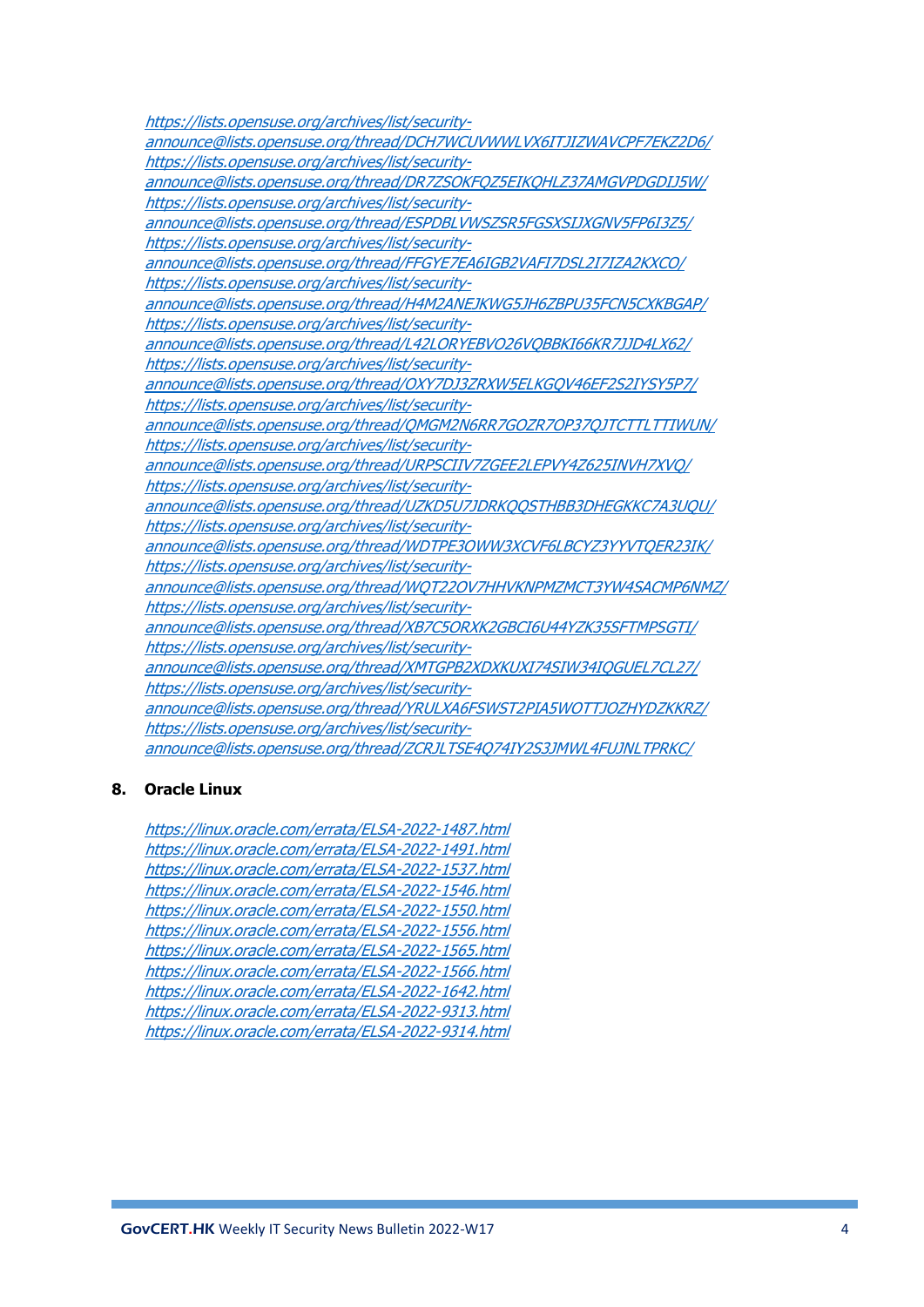#### **9. Red Hat**

<https://access.redhat.com/errata/RHSA-2022:1420> <https://access.redhat.com/errata/RHSA-2022:1435> <https://access.redhat.com/errata/RHSA-2022:1436> <https://access.redhat.com/errata/RHSA-2022:1437> <https://access.redhat.com/errata/RHSA-2022:1438> <https://access.redhat.com/errata/RHSA-2022:1439> <https://access.redhat.com/errata/RHSA-2022:1487> <https://access.redhat.com/errata/RHSA-2022:1488> <https://access.redhat.com/errata/RHSA-2022:1489> <https://access.redhat.com/errata/RHSA-2022:1490> <https://access.redhat.com/errata/RHSA-2022:1491> <https://access.redhat.com/errata/RHSA-2022:1492> <https://access.redhat.com/errata/RHSA-2022:1535> <https://access.redhat.com/errata/RHSA-2022:1537> <https://access.redhat.com/errata/RHSA-2022:1539> <https://access.redhat.com/errata/RHSA-2022:1540> <https://access.redhat.com/errata/RHSA-2022:1541> <https://access.redhat.com/errata/RHSA-2022:1546> <https://access.redhat.com/errata/RHSA-2022:1550> <https://access.redhat.com/errata/RHSA-2022:1552> <https://access.redhat.com/errata/RHSA-2022:1555> <https://access.redhat.com/errata/RHSA-2022:1556> <https://access.redhat.com/errata/RHSA-2022:1557> <https://access.redhat.com/errata/RHSA-2022:1565> <https://access.redhat.com/errata/RHSA-2022:1566> <https://access.redhat.com/errata/RHSA-2022:1589> <https://access.redhat.com/errata/RHSA-2022:1591> <https://access.redhat.com/errata/RHSA-2022:1592> <https://access.redhat.com/errata/RHSA-2022:1599> <https://access.redhat.com/errata/RHSA-2022:1617> <https://access.redhat.com/errata/RHSA-2022:1618> <https://access.redhat.com/errata/RHSA-2022:1619> <https://access.redhat.com/errata/RHSA-2022:1626> <https://access.redhat.com/errata/RHSA-2022:1627> <https://access.redhat.com/errata/RHSA-2022:1628> <https://access.redhat.com/errata/RHSA-2022:1642> <https://access.redhat.com/errata/RHSA-2022:1643> <https://access.redhat.com/errata/RHSA-2022:1644>

# **10. Slackware**

[https://www.slackware.com/security/viewer.php?l=slackware-security&y=2022&m=slackware](https://www.slackware.com/security/viewer.php?l=slackware-security&y=2022&m=slackware-security.338939)[security.338939](https://www.slackware.com/security/viewer.php?l=slackware-security&y=2022&m=slackware-security.338939) [https://www.slackware.com/security/viewer.php?l=slackware-security&y=2022&m=slackware](https://www.slackware.com/security/viewer.php?l=slackware-security&y=2022&m=slackware-security.488232)[security.488232](https://www.slackware.com/security/viewer.php?l=slackware-security&y=2022&m=slackware-security.488232)

#### **11. SonicWall Products**

<https://psirt.global.sonicwall.com/vuln-detail/SNWLID-2021-0036> <https://psirt.global.sonicwall.com/vuln-detail/SNWLID-2022-0004>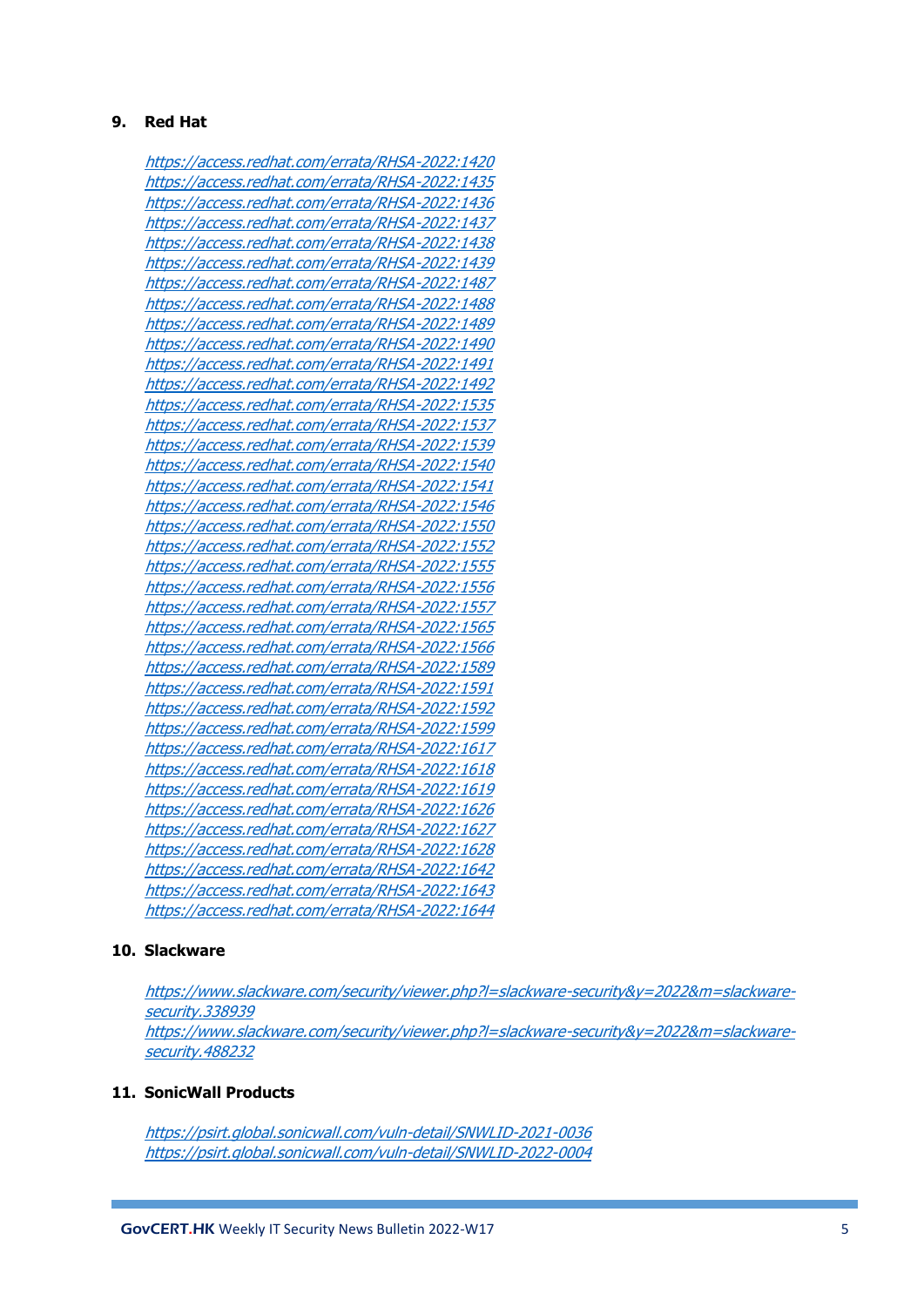#### **12. SUSE**

<https://www.suse.com/support/update/announcement/2022/suse-su-20221300-1/> <https://www.suse.com/support/update/announcement/2022/suse-su-20221303-1/> <https://www.suse.com/support/update/announcement/2022/suse-su-20221304-1/> <https://www.suse.com/support/update/announcement/2022/suse-su-20221305-1/> <https://www.suse.com/support/update/announcement/2022/suse-su-20221306-1/> <https://www.suse.com/support/update/announcement/2022/suse-su-20221307-1/> <https://www.suse.com/support/update/announcement/2022/suse-su-20221308-1/> <https://www.suse.com/support/update/announcement/2022/suse-su-20221312-1/> <https://www.suse.com/support/update/announcement/2022/suse-su-20221313-1/> <https://www.suse.com/support/update/announcement/2022/suse-su-20221314-1/> <https://www.suse.com/support/update/announcement/2022/suse-su-20221315-1/> <https://www.suse.com/support/update/announcement/2022/suse-su-20221316-1/> <https://www.suse.com/support/update/announcement/2022/suse-su-20221318-1/> <https://www.suse.com/support/update/announcement/2022/suse-su-20221320-1/> <https://www.suse.com/support/update/announcement/2022/suse-su-20221322-1/> <https://www.suse.com/support/update/announcement/2022/suse-su-20221326-1/> <https://www.suse.com/support/update/announcement/2022/suse-su-20221329-1/> <https://www.suse.com/support/update/announcement/2022/suse-su-20221335-1/> <https://www.suse.com/support/update/announcement/2022/suse-su-20221359-1/> <https://www.suse.com/support/update/announcement/2022/suse-su-20221369-1/> <https://www.suse.com/support/update/announcement/2022/suse-su-20221375-1/> <https://www.suse.com/support/update/announcement/2022/suse-su-20221376-1/> <https://www.suse.com/support/update/announcement/2022/suse-su-20221396-1/> <https://www.suse.com/support/update/announcement/2022/suse-su-20221397-1/> <https://www.suse.com/support/update/announcement/2022/suse-su-20221402-1/> <https://www.suse.com/support/update/announcement/2022/suse-su-20221407-1/> <https://www.suse.com/support/update/announcement/2022/suse-su-20221408-1/> <https://www.suse.com/support/update/announcement/2022/suse-su-20221410-1/> <https://www.suse.com/support/update/announcement/2022/suse-su-20221411-1/> <https://www.suse.com/support/update/announcement/2022/suse-su-20221417-1/> <https://www.suse.com/support/update/announcement/2022/suse-su-20221418-1/> <https://www.suse.com/support/update/announcement/2022/suse-su-20221427-1/> <https://www.suse.com/support/update/announcement/2022/suse-su-20221428-1/> <https://www.suse.com/support/update/announcement/2022/suse-su-20221429-1/> <https://www.suse.com/support/update/announcement/2022/suse-su-20221430-1/> <https://www.suse.com/support/update/announcement/2022/suse-su-20221431-1/> <https://www.suse.com/support/update/announcement/2022/suse-su-20221433-1/> <https://www.suse.com/support/update/announcement/2022/suse-su-20221434-1/> <https://www.suse.com/support/update/announcement/2022/suse-su-20221435-1/> <https://www.suse.com/support/update/announcement/2022/suse-su-20221436-1/> <https://www.suse.com/support/update/announcement/2022/suse-su-20221437-1/> <https://www.suse.com/support/update/announcement/2022/suse-su-20221440-1/> <https://www.suse.com/support/update/announcement/2022/suse-su-20221446-1/> <https://www.suse.com/support/update/announcement/2022/suse-su-20221447-1/> <https://www.suse.com/support/update/announcement/2022/suse-su-20221448-1/> <https://www.suse.com/support/update/announcement/2022/suse-su-20221453-1/> <https://www.suse.com/support/update/announcement/2022/suse-su-20221454-1/> <https://www.suse.com/support/update/announcement/2022/suse-su-20221455-1/> <https://www.suse.com/support/update/announcement/2022/suse-su-20221459-1/> <https://www.suse.com/support/update/announcement/2022/suse-su-20221461-1/> <https://www.suse.com/support/update/announcement/2022/suse-su-20221462-1/>